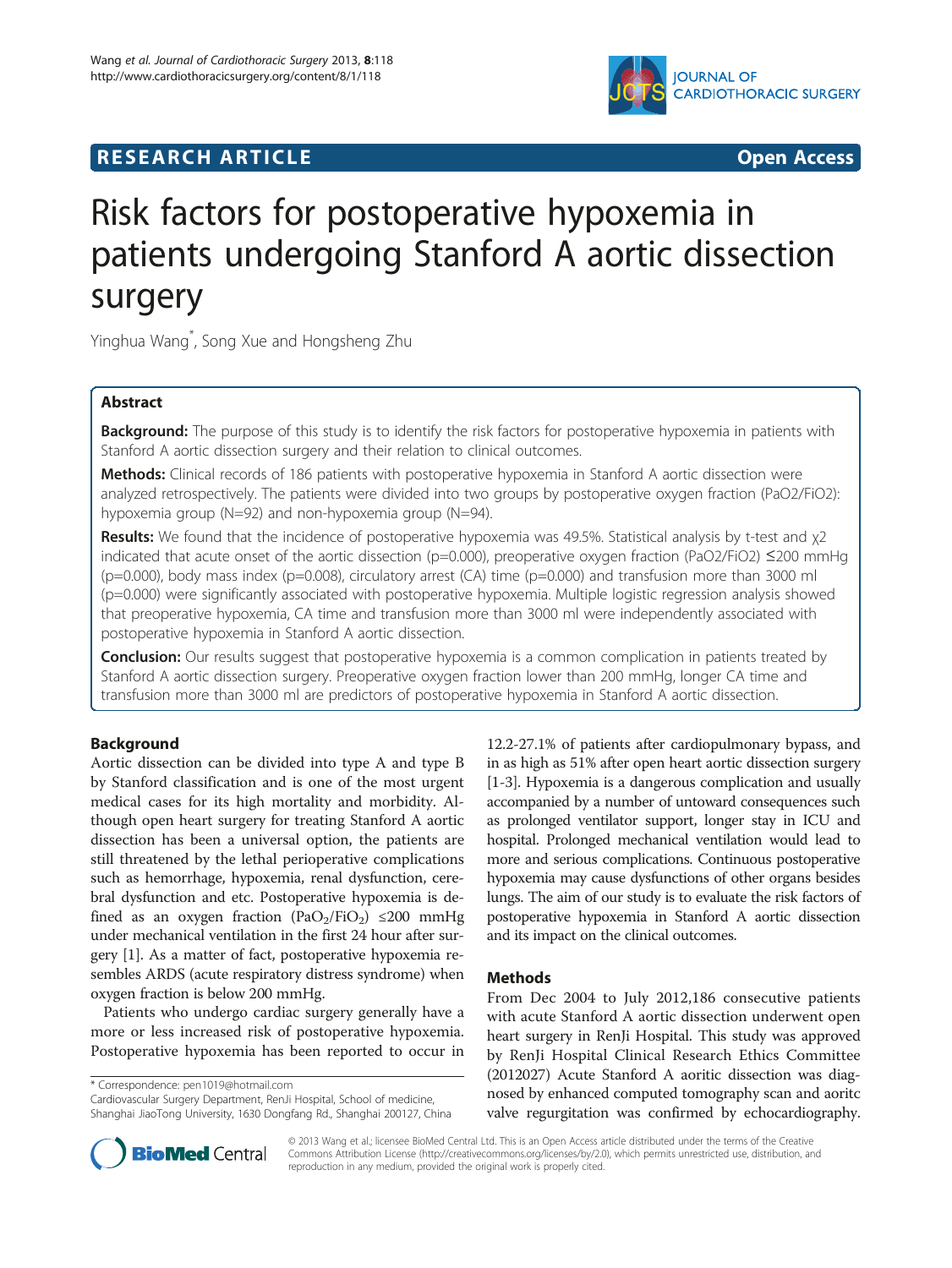About 70% of the patients underwent surgical procedure within 48 hours, others within 21 days. 4 patients who died during the first 48 hours after surgery were the result of multiorgan dysfunction syndrome and refractory bleeding. They have been excluded from the 186 patients above. In the present study, namely postoperative hypoxemia was defined as a PaO2/FiO2 ≤200 mmHg in the first 24 hour after surgery, according to the diagnostic criteria for ARDS established by American-European consensus conference. The 186 patients were divided into two groups by postoperative oxygen fraction (PaO2/FiO2): hypoxemia group (N=92) and non-hypoxemia group (N=94). We compared 17 perioperative factors between the two groups. Mortality, morbidity and long-term survival were compared between the two groups. In-hospital outcome variables were obtained from patients' medical records. Follow-up information including survival, cardiovasucular-related events and causes of death were obtained through out-patient clinic visit or from telephone correspondence with the patients or their relatives.

#### Surgical procedure

All operations were performed through a median sternotomy. After heparinization, cardiopulmonary bypass was established by cannulation of right atrium or separately the superior and inferior vena cava. The right or left femoral artery or the right subclavian artery was optionally the site of cannulation. A left ventricular vent line was inserted through the right superior pulmonary vein. Once the cardiopulmonary bypass started, systemic cooling was initiated. After clamping the ascending aorta, the root of aorta was opened and cardioplegic solution was infused through direct selective cannulation of the coronary ostia and the intimal tear and entry of the dissection was detected. When the proximal aortic root procedure was finished, the rectal temperature was around 18°C. The circulation was arrested, crossclamping removed and the intimal tear or entry of dissection of aortic arch and proximal descending aorta was explored and identified. If the entry was close to the orifice of the arch vessels, aortic arch was totally replaced, and if the entry was localized in the lesser curvature of the transverse aortic arch proximal to the left subclavian artery, hemiarch replacement or intraoperative descending aorta endograft deployment was performed. When the intimal tear involved the ascending aorta and the entry site could not be identified, the entire ascending aorta was replaced. Aortic root replacement, Bentall procedure would be performed for patients with dilation of aortic root, especially in Marfan's syndrome patients. Antegrade selective cerebral perfusion was carried out when we expected that the circulatory arrest time would be longer than 30 min or determined by the surgeon's personal preference and experience. With the help of antegrade selective cerebral

perfusion, the rectal temperature may be maintained at about 25°C during circulatory arrest. The operative variables and concomitant procedures are shown in Table 1. Arch-involved procedure was performed in 84 patients,

Table 1 Operative variables and concomitant procedures

| Operative data                                                  | Total (n=186)    |
|-----------------------------------------------------------------|------------------|
| <b>Arterial cannulation</b>                                     |                  |
| Femoral artery                                                  | 178              |
| Right subclavical artery                                        | 8                |
| <b>Venous canulation</b>                                        |                  |
| Bicaval                                                         | 6                |
| Right atrium                                                    | 180              |
| Perfusion technique                                             |                  |
| FCC+DHCA                                                        | 178              |
| ECC+ASCP                                                        | 8                |
| Operative procedures                                            |                  |
| Arch-involved procedure                                         | 84               |
| Total arch replacement (TAR)                                    | 48               |
| Hemiarch replacement (HAR)                                      | 14               |
| Intraoperative aortic arch endograft deployment (IAAED)         | 22               |
| Intraoperative descending aorta endograft<br>deployment (IDAED) | 66               |
| Wheat procedure                                                 | 6                |
| Wheat+ TAR+IDAFD                                                | $\overline{2}$   |
| Bentall's procedure                                             | 34               |
| Bentall's +HAR                                                  | 4                |
| Bentall's +IAAED                                                | 4                |
| Bentall's +TAR+IDAED                                            | 8                |
| Bentall's +IDAED                                                | $\overline{2}$   |
| Ascending aorta replacement (AAR)                               | 40               |
| AAR+IAAED                                                       | 18               |
| AAR+TAR                                                         | $\overline{4}$   |
| AAR+HAR                                                         | 10               |
| AAR+IDAFD                                                       | 20               |
| AAR+TAR+IDAED                                                   | 34               |
| <b>Concomitant procedures</b>                                   |                  |
| Cornary artery bypass grafting                                  | 4                |
| Mitral valve replacement                                        | $\overline{4}$   |
| Atrial septal defect repair                                     | $\overline{2}$   |
| CPB time                                                        | 184.85±36.83     |
| AO time                                                         | 94.10±34.58      |
| ASCP time                                                       | $50.63 \pm 2.39$ |
| CA time                                                         | 26.19±9.91       |

ECC:extracorporeal circulation; ASCP:antegrade selective cerebral perfusion; IAAED:Intraoperative aortic arch endograft deployment; IDAED:Intraoperative descending aorta endograft deployment; CPB:cardiopulmonary bypass; AO: aortic clamping; CA:circulatory arrest.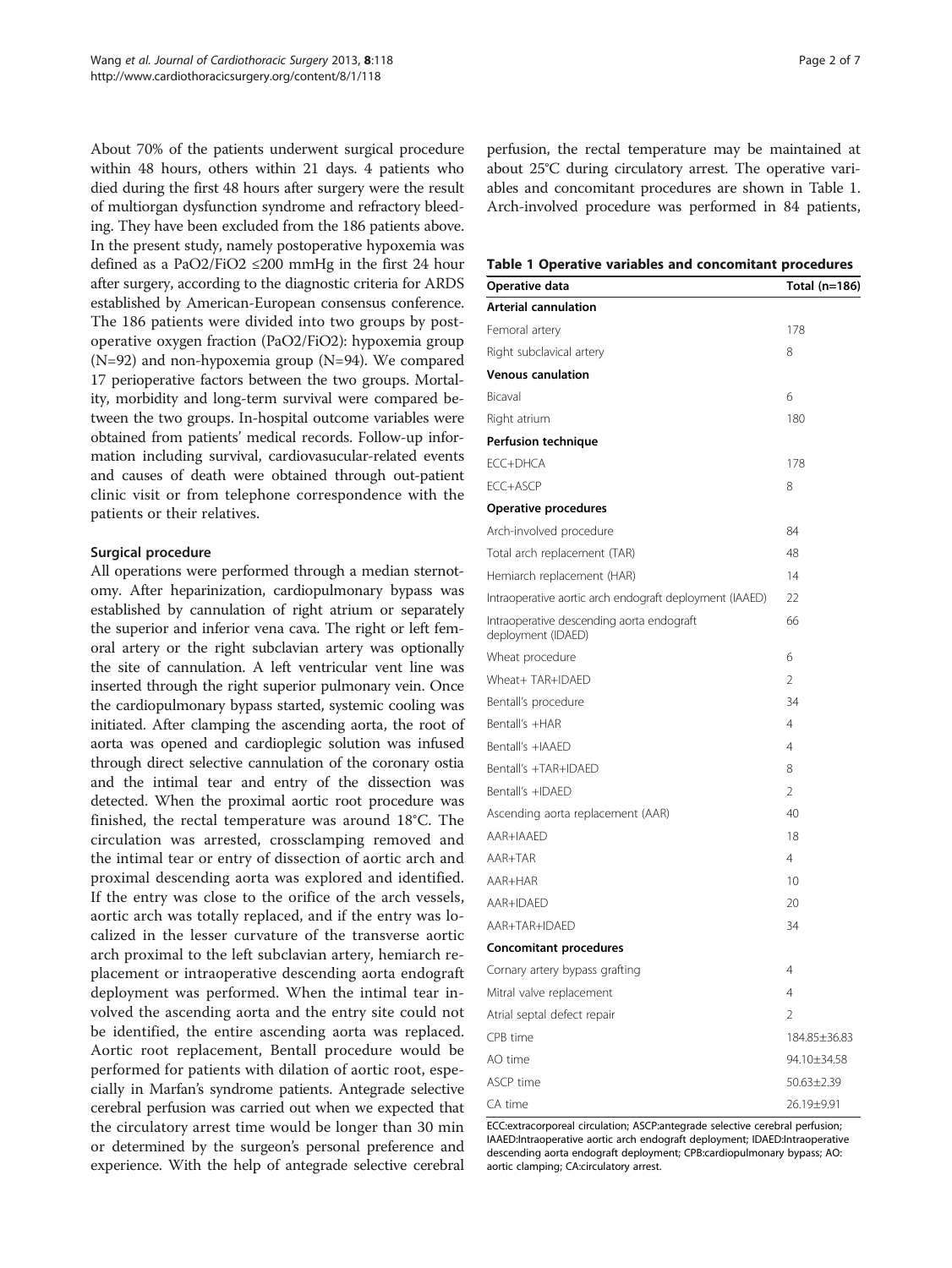<span id="page-2-0"></span>including 48 total arch replacement, 14 hemiarch replacement and 22 intraoperative aortic arch endograft deployment. Concomitant procedures included coronary artery bypass grafting in 4 patients, mitral valve replacement in 4 patients and atrial septal defect repair in another 2 patients.

#### Statistical analysis

All statistical analysis were performed with SPSS16.0 for windows. Quantitative variables were described as mean and standard deviation. The test of homogeneity variance was used for determination of quantitative data distribution. When the distribution of variables was normal, independent samples t-test was used for comparison of quantitative sizes of two independent samples. The dependence of qualitative variable was evaluated by Chi-squared (χ2) criterion. Multivariate stepwise forward logistic regression analysis was adopted to identify independent risk factors for postoperative hypoxemia. Survival was analyzed by the Kaplan-Meier method and log rank test. A p value of less than 0.05 was considered statistically significant. Kaplan-Meier curves were shown in Figure 1.

### Results

From Dec 2004 to July 2012,186 patients with acute Stanford A aortic dissection underwent open heart surgery in RenJi Hospital. The age of the patients was 51.42±8.93 years, ranging from 28 to 76 years. 70.97% of them were male and 78.5% were diagnosed as acute aortic dissection. The overall in-hospital mortality was 1.1%. The perioperative variables of patients were shown in Table 2.

As shown in Table 2, the incidence of postoperative hypoxemia in our patient population was 49.5%. In order

## Table 2 Preoperative patient characteristics

| <b>Characeristics</b>                     | Total $(n=186)$  |
|-------------------------------------------|------------------|
| Age (years), M±SD                         | 51.42±8.93       |
| Gender (male%)                            | 70.97            |
| Height (cm), $M\pm SD$                    | 169.19±8.83      |
| Weight (kg), M±SD                         | 70.94±15.23      |
| BMI ( $kq/m2$ ), $M\pm SD$                | 24.68±4.48       |
| History of smoking (%)                    | 32.8             |
| Acute onset (%)                           | 78.49            |
| Preoperative hypoxemia (%)                | 49.46            |
| History of previous cardiac operation (%) | 4.30             |
| Preoperative LVEF, M±SD                   | $55.54 \pm 7.50$ |
| Hypertension (%)                          | 57.5             |
| Diabetes mellitus (%)                     | 5.38             |

BMI-body mass index, LVEF-left ventricular ejection fraction. M±SD–mean±standard deviation.

to determine the factors associated with postoperative hypoxemia, 186 patients were divided into two groups by their postoperative oxygen fraction (PaO2/FiO2). Patients with posteroperative PaO2/FiO2 ≤200 mmHg were classified into the hypoxemia group, while others into the non-hypoxemia group. Univariate analyses of perioperative characteristics in these two groups were shown in Table [3.](#page-3-0) Significant differences between the two groups were found in following clinical variables: acute onset of the aortic dissection (p=0.000), preoperative oxygen fraction (PaO2/FiO2)  $\leq$ 200 mmHg (p=0.000), body mass index (p=0.008), circulatory arrest (CA) time  $(p=0.000)$  and transfusion more than 3000 ml  $(p=0.000)$ .

As shown in Table [4,](#page-3-0) multiple logistic regression analysis confirmed that preoperative hypoxemia, CA time

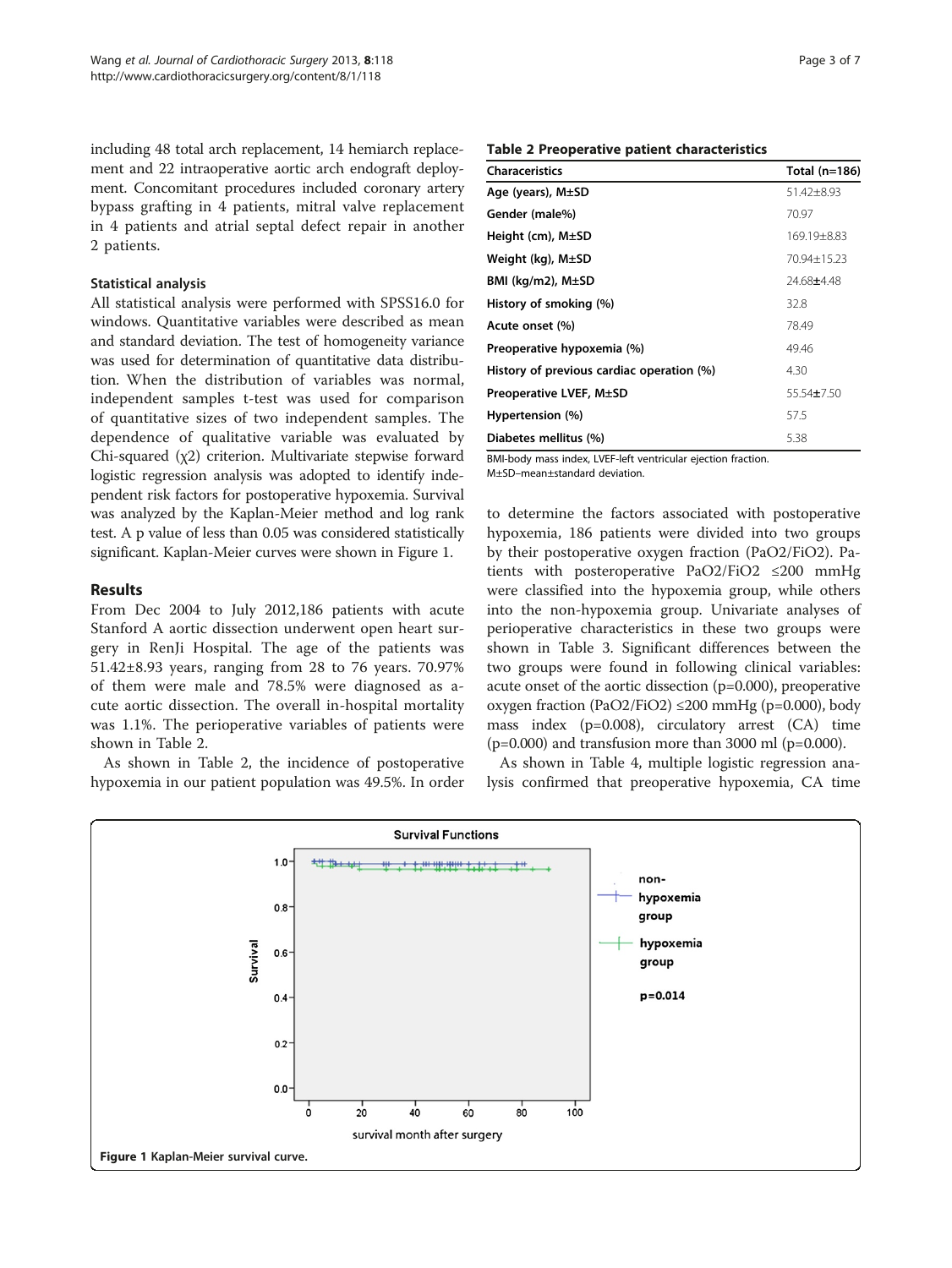<span id="page-3-0"></span>

| <b>Characteristics</b>                            | Hypoxemia group | Non-hypoxemia group | P value     |
|---------------------------------------------------|-----------------|---------------------|-------------|
| Age (years), mean (sd)                            | 51.70 (9.16)    | 51.15 (8.74)        | NS.         |
| Gender (male) (%)                                 | 50              | 50                  | NS.         |
| Height (cm), mean (sd)                            | 168.26 (8.48)   | 170.11 (9.10)       | NS.         |
| Weight (cm), mean (sd)                            | 72.48 (15.16)   | 69.44 (15.22)       | NS.         |
| BMI (kg/m2), mean (sd)                            | 25.55 (4.69)    | 23.83 (4.12)        | $P = 0.008$ |
| History of smoking (%)                            | 57.4            | 42.6                | <b>NS</b>   |
| Acute onset (%)                                   | 56.2            | 43.8                | $P = 0.000$ |
| Preoperative hypoxemia (%)                        | 76.1            | 23.9                | $P = 0.000$ |
| History of previous cardiac operation (%)         | 25              | 75                  | NS.         |
| Preoperative LVEF (%), mean (sd)                  | 56.50 (5.55)    | 54.60 (8.94)        | <b>NS</b>   |
| Hypertension (%)                                  | 53.3            | 46.7                | <b>NS</b>   |
| Diabetes mellitus (%)                             | 80              | 20                  | NS.         |
| CPB time (min), mean (sd)                         | 185.50 (37.61)  | 184.21 (36.24)      | NS.         |
| AO time (min), mean (sd)                          | 94.86 (33.97)   | 93.35 (35.33)       | <b>NS</b>   |
| CA time (min), mean (sd)                          | 29.29 (10.29)   | 23.17 (8.54)        | $P = 0.000$ |
| Postoperative LVEF<40% (%)                        | 66.7            | 33.3                | <b>NS</b>   |
| mechanical ventilation duration (hour), mean (sd) | 79.22 (62.31)   | 41.45 (5.54)        | NS.         |
| Postoperative transfusion $\geq$ 3000 ml (%)      | 76.1            | 23.9                | $P = 0.000$ |

BMI-body mass index, LVEF-left ventricular ejection fraction.

CPB-cardiopulmonary bypass AO-aortic clamping.

CA- circulatory arrest.

m(sd)—mean(standard deviation).

and transfusion more than 3000 ml were independently associated with postoperative hypoxemia in Stanford A aortic dissection.

All patients have been followed up through out-patient clinic visit or by telephone contacts. The follow-up period was from one month to ninety months (43.65±23.70 month), with a period of 47.96±24.10 month for hypoxemia group and 39.44±22.64 month for non-hypoxemia group. Four patients died, two died of respiratory failure during the first three month after operation in the hospital, others died of stroke or sudden death during follow-up period. Kaplan-Meier survival curve was shown in Figure [1](#page-2-0) which revealed a significant difference in the 90-month survival between the hypoxemia group and non-hypoxemia group  $(p=0.014)$ .

### **Discussion**

Stanford A aortic dissection has been known for its high mortality and morbidity. Since deep hypothermia, ultrafiltration and selective cerebral perfusion technique were applied in surgery for Stanford A aortic dissection, the incidence of postoperative cerebral complications has decreased. Hypoxemia, as another lift-threatening postoperative complication for Stanford A aortic dissection, may

| Table 4 Multivariate logistic regression analysis model for postoperative hypoxemia |  |  |
|-------------------------------------------------------------------------------------|--|--|
|-------------------------------------------------------------------------------------|--|--|

| Variables in the equation |                        |          |      |        |      |      |        |        |                       |  |
|---------------------------|------------------------|----------|------|--------|------|------|--------|--------|-----------------------|--|
|                           |                        | В        |      | S.E.   | Wald | df   | Sig.   | Exp(B) | 95.0% C.I. for EXP(B) |  |
|                           |                        |          |      |        |      |      |        | Lower  | Upper                 |  |
| Step 1 <sup>ª</sup>       | <b>BMI</b>             | .020     | .050 | .151   |      | .697 | 1.020  | .924   | 1.125                 |  |
|                           | Acute onset            | $-859$   | .626 | 1.886  |      | .170 | .424   | .124   | 1.444                 |  |
|                           | Preoperative hypoxemia | 2.682    | .528 | 25.758 |      | .000 | 14.611 | 5.187  | 41.158                |  |
|                           | CA time                | .078     | .023 | 11.286 |      | .001 | 1.081  | 1.033  | 1.132                 |  |
|                           | transfusion≥3000 ml    | 2.256    | .425 | 28.211 |      | .000 | 9.541  | 4.151  | 21.932                |  |
|                           | Constant               | $-4.368$ | .386 | 9.924  |      | .002 | .013   |        |                       |  |

a. Variable(s) entered on step 1: BMI, acute onset of aortic dissection, preoperative hypoxemia, CA time, transfusion ≥3000 ml. BMI-body mass index.

CA- circulatory arrest.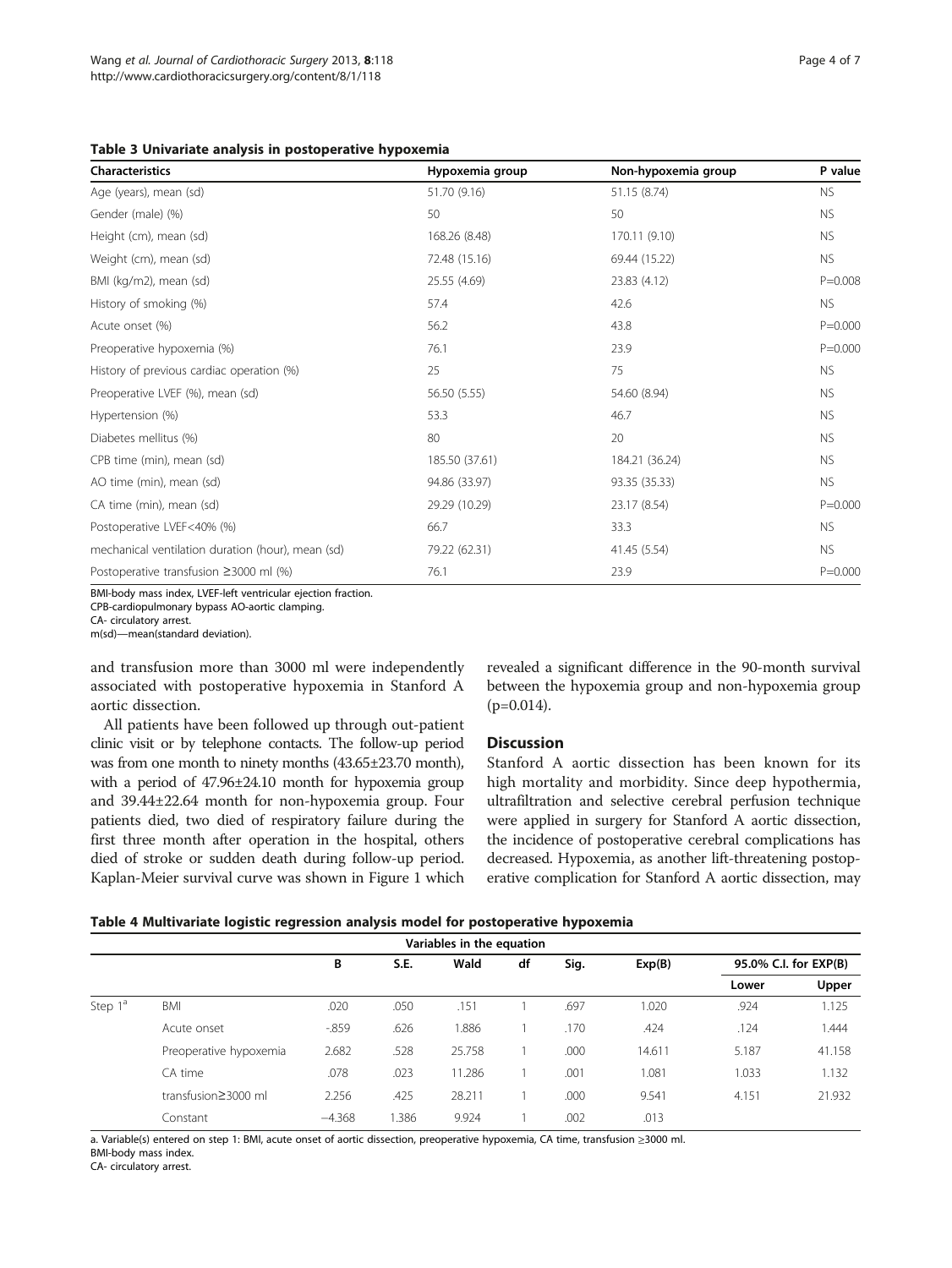be attributed to prolonged mechanical ventilation and ICU-stay. Acute aortic dissection is frequently accompanied by hypoxemia. Yet currently, few studies revealed the clinical entity in such patients and the management after surgery for acute Stanford A aortic dissection surgery. The aim of our study is to reveal the incidence, risk factors and management of hypoxemia after the surgery for acute Stanford A aortic dissection.

Previous studies disclosed that persistent hypoxemia was the most common cause of PMV (prolonged mechanical ventilation) and ARDS was the most common cause of hypoxemia [\[4](#page-5-0)-[6\]](#page-5-0). The etiology of acute respiratory distress syndrome and its less severe form acute lung injury (ALI) may be systemic, rather than pulmonary confirmed to. One of the diagnostic criteria of ARDS is oxygenation impairment (PaO2/FiO2 ≤200 mmHg). Nevertheless, the respiratory failure in patients with hypoxemia in this study could not be diagnosed technically as ARDS or ALI, because it was not usually accompanied by typical radiological pulmonary infiltrates. Therefore, in the present study, postoperative hypoxemia was defined as PaO2/FiO2  $\leq$ 200 mmHg in the first 24 hour after surgery, according to the diagnostic criteria for ARDS established by American-European consensus conference [[4-8\]](#page-5-0).

Patients who undergo cardiac surgery have an increased risk of postoperative hypoxemia [\[5](#page-5-0)]. Postoperative hypoxemia has been reported to occur in 12.2%-27.1% of patients after cardiopulmonary bypass and usually is 51% in open heart aortic dissection surgery [[1-3](#page-5-0)]. In this study, the incidence of postoperative hypoxemia is 49.5% in open heart Stanford A dissection surgery. Previously reported risk factors for hypoxemia after cardiac surgery include advanced age, obesity, smoking history, previous heart surgery, emergency surgery, low LVEF, preoperative chronic pulmonary disease, preoperative myocardial infarction, preoperative diabetes, cardiogenic and noncardiogenic pulmonary edema, pneumonia, excessive blood transfusion and prolonged CPB time [[9-11](#page-5-0)]. In the present study, we identified BMI, preoperative hypoxemia (PaO2/FiO2) ≤200 mmHg, acute onset of Stanford A aortic dissection, CA time, postoperative transfusion ≥3000 ml as the risk factors for postoperative hypoxemia after Stanford A aortic dissection surgery.

Postoperative hypoxemia is a common complication in cardiac surgery. CPB (cardiopulmonary bypass) and CA (circulatory arrest) have been reported to play important roles in the postoperative hypoxemia [\[12](#page-5-0)-[16](#page-5-0)]. Stanford A aortic dissection surgery is associated with a high incidence of postoperative hypoxemia compared with other elective cardiac surgical procedures [\[5,14-16](#page-5-0)]. During cardiac surgery, both experimental and clinical studies have well documented that open heart surgery with CPB could result in systemic inflammatory response, activation

of complements, thrombin, cytokines, endothelin, endotoxins, neutrophils, adhesion molecule, macrophages, multiple inflammatory mediators and impaired immune reaction and organ dysfunction [[17-](#page-5-0)[23\]](#page-6-0). As CPB represents a kind of non-physiological circulation affecting the peripheral tissue perfusion, particularly in the case of prolonged pump time, which might lead to impaired capillary membrane permeability, malperfusion, tissue anoxia and pulmonary complications [[24-27\]](#page-6-0). Although deep hypothermia and antegrade selective cerebral perfusion may preserve better cerebral function during circulatory arrest, the malperfusion of other organs may still lead to generally ischemic reperfusion injury. A prospective study by De Santo et al. analysed the effect of pulmonary perfusion during hypothermic circulatory arrest which may preserve better lung function but that was not used in our study [[28\]](#page-6-0).

Deep hypothermia is an important technique commonly used in acute Stanford A aortic dissection surgery. However, deep hypothermia participates in both platelet activation pathways and the enzymatic activity of clotting factors which may lead to bleeding and subsequent transfusion. Excessive transfusion is attributed to active bleeding or coagulation abnormalities. Loss of coagulation factors, destruction of platelets and microthrombosis may all lead to lung injury [[29](#page-6-0)-[31\]](#page-6-0). In our study, prolonged CA time and transfusion more than 3000 ml are associated with the hypoxemia.

According to our experience, large dose of methylperdnisolone in the operation and a rather small dose of methylperdnisolone during the first three day after the operation are regularly used in order to decrease the inflammatory reaction. We also run the operation and control bleeding as fast as possible to reduce the CPB or DHCA (deep hypothermic circulatory arrest) time and excessive transfusion.

In the present study, 78.49% of patients who were sent to emergency department for acute onset of Stanford A aortic dissection were found to be hypoxemia (PaO2/ FiO2 ≤200 mmHg) before the operation. In our study, all patients breathed spontaneously with nasal prongs or face mask with inhaled oxygen 5-8 L/min before operation. The arterial blood gas and preoperative PaO2/ FiO2 were calculated before machanical ventilation. Both acute onset of dissection and preoperative hypoxemia are associated with postoperative hypoxemia. Acute onset of aortic dissection indicates sudden rupture of intima, propagation of the dissection into the medial layer, acute bleeding and activation of cellular and humoral inflammatory systems. In the process of acute bleeding, ventilation and perfusion are out of balance, which leads to hypoxemia. Quite a number of investigators reported that oxygenation was impaired from the onset of dissection due to the inflammatory cascade reaction, increased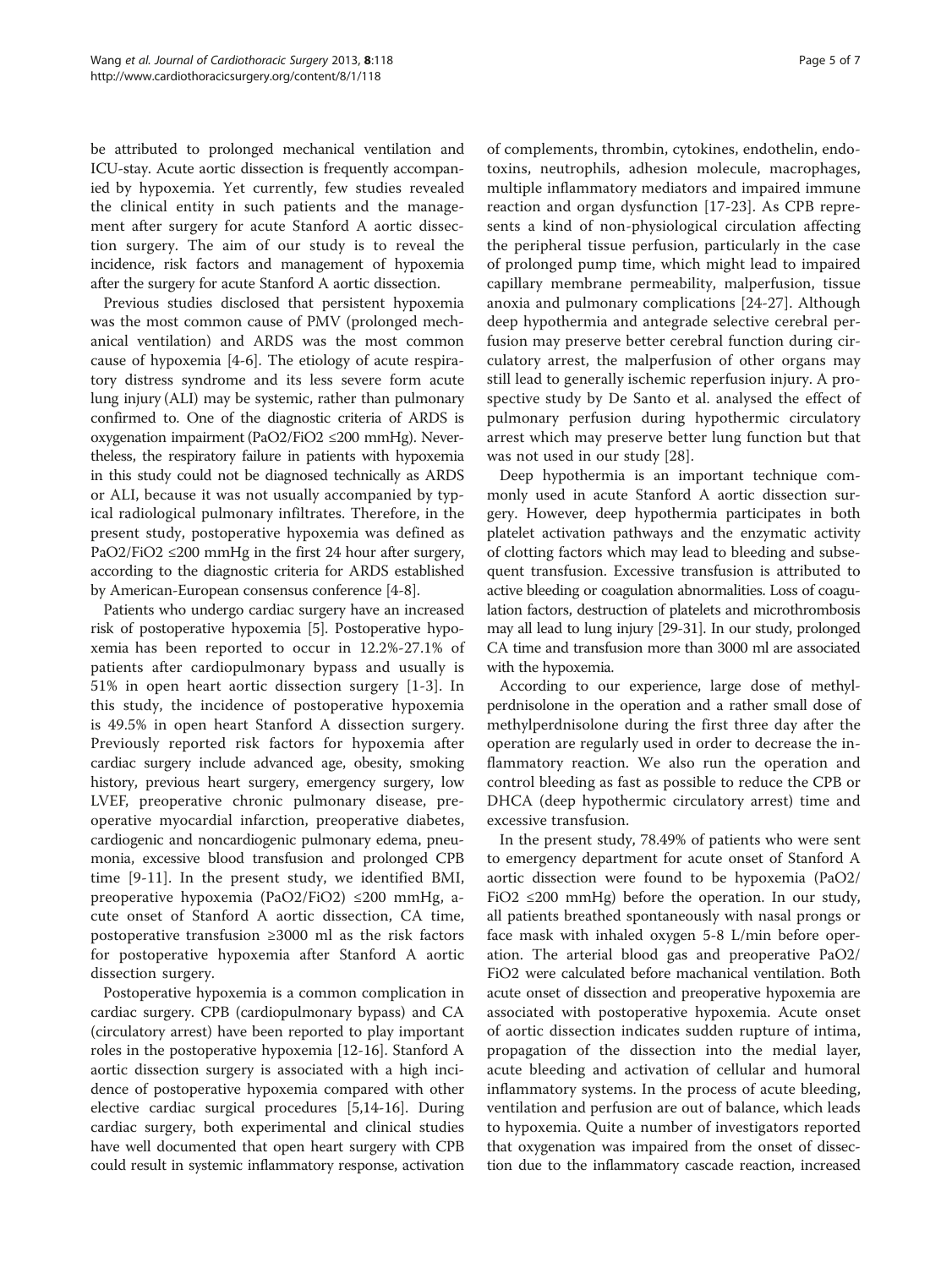<span id="page-5-0"></span>endothelial and epithelial permeability, increased pulmonary vascular pressure and impaired alveolar surfactant function, which can lead to decrease in the preoperative PaO2/FiO2 ratio. The preoperative inflammatory status of the patient significantly affects the degree of systemic inflammatory response during the Stanford A aortic dissection surgery in succession [1,9]. Therefore, postoperative hypoxemia may be related to preoperative disturbance in oxygenation. In our opinion, we try all the best to maintain the perioperative fluid balance and meticulous ventilation manipulation, especially in the very first day after the operation.

Obesity have been reported as predictors for hypoxemia [4[,32](#page-6-0)]. Consistently, we found that obese patients, with BMI>25 kg/m2 are more likely to develop postoperative hypoxemia. It is well-known that obesity is frequently accompanied by some co-morbidity, including obstructive sleep apnea and hypoventilation syndrome which all related to hypoxia [\[32,33\]](#page-6-0). In the present study, the body mass index showed a significant influence in univariate analysis, but not in the multivariate regression model.

In our study, the long-term survival in non-hypoxemia group was better than that in hypoxemia group, which was in accordance with previous studies [13]. Survivors following cardiac surgery are found to enjoy a good quality of life after discharge.

### Conclusions

In conclusion, our study demonstrated that BMI (Body mass index), preoperative hypoxemia (PaO2/FiO2 ≤200 mmHg), acute onset of Stanford A aortic dissection, CA time, postoperative transfusion ≥3000 ml were the key risk factors for Stanford A aortic dissection surgery. And preoperative hypoxemia, CA time and transfusion ≥3000 ml were independent predictors of postoperative hypoxemia after Stanford A aortic dissection surgery. Optimized treatments including preoperative respiratory tract management to control those predictors should be helpful to improve the clinical outcomes.

#### Limitation

Like all retrospective studies, this investigation also has several limitations. First, the patient population collected for investigation was relatively small. Second, owing to the emergency nature of the Stanford A aortic dissection surgery, detailed information about preoperative pulmonary disease was not completely available. The presence of COPD (chronic obstructive pulmonary disease) was judged on the basis of the patient's medical history which might not be well defined. Finally, as this is a retrospective study, the potential misclassification bias could not be completely excluded.

#### Competing interests

The authors declare that they have no competing interests.

#### Authors' contributions

SX performed all the surgeries in our study. HZ helped to design the study and revise the grammar and idiomatic expression. YW participated in design of the study, statistically analysis and draft of the manuscript. All authors read and approved the final manuscript.

#### Acknowledgements

We acknowledge the Dr. Weijun Wang from RenJi Hospital for his help in acquisition of data. Tao Zhang from Ruijin Hosptial for her assistance with statistical analysis.

Received: 4 November 2012 Accepted: 29 April 2013 Published: 30 April 2013

#### References

- 1. Takayuki N, Kohei K, Hiroshi I, Tsuyoshi K, Hiroyuki N, Nobuo S: Risk factors for hypoxemia after surgery for acute type A aortic dissection. Surg Today 2006, 36:680–685.
- 2. Filsoufi F, Rahmanian PB, Castillo JG, Chikwe J, Adams DH: Logistic risk model predicting postoperative respiratory failure in patients undergoing valve surgery. Eur J Cardiothorac Surg 2008, 34(5):953-959.
- 3. Ji Q, Mei Y, Wang X, Feng J, Cai J, Sun Y, Xie S, Li D, Dayi H: Study on the risk factors of postoperative hypoxemia in patients undergoing coronary artery bypass grafting. Circ J 2008, 72:1975–1980.
- 4. Yende S, Wunderink R: Causes of prolonged mechanical ventilation after coronary artery bypass surgery. Chest 2002, 122:245–252.
- 5. Branca P, McGaw P, Light RW: Factors associated with prolonged mechanical ventilation following coronary artery bypass surgery. Chest 2001, 119:537–546.
- Filsoufi F, Rahmanian PB, Castillo JG, Chikwe J, Adams DH: Predictors and early and late outcomes of respiratory failure in contemporary cardiac surgery. Chest 2008, 133(3):713–721.
- 7. Girdauskas E, Kuntze T, Borger MA, et al: Acute respiratory dysfunction after surgery for acute type A aortic dissection. Eur J Cardiothorac Surg 2010, 37:691–696.
- 8. Kurabayashi M, Okishige K, Azegami K, et al: Reduction of the PaO2/FiO2 ratio in acute aortic dissection. Circ J 2010, 74:2066–2073.
- 9. Weiss YG, Merlin G, Koganov E, Ribo A, Oppenheim-Eden A, Medalion B, et al: Postcardiopulmonary bypass hypoxemia: a prospective study on incidence, risk factors and clinical significance. J Cardiothorac Vasc Anesth 2001, 14:506–513.
- 10. Milot J, Perron J, Lacasse Y, Letourneau L, Cartier PC, Maltais F: Incidence and predictors of ARDS after cardiac surgery. Chest 2001, 119:884–888.
- 11. Szeles TF, Yoshinaga EM, Alenca W, Brudniewski M, Ferreira FS, Auler JO, Carmona MJ, Malbouisson LM: Hypoxemia after myocardial revascularization: analysis of risk factors. Rev Bras Anestesil 2008, 58(2):124–136.
- 12. Salis S, Mazzanti VV, Merli G, Salvi L, Tedesco CC, Veglia F, Sisillo E: Cardiopulmonary bypass duration is an independent predictor of morbidity and mortality after cardiac surgery. J Cardiothorac Vasc Anesth 2008, 22(6):814–822.
- 13. Kimura N, Tanaka M, Kawahito K, Sanui M, Yamaguchi A, Ino T, Adachi H: Risk factors for prolonged mechanical ventilation following surgery for acute type A aortic dissection. Circ J 2008, 72:1751–1757.
- 14. Ip P, Chiu CS, Cheung Y: Risk factors prolonging ventilation in young children after cardiac surgery: impact of noninfectious pulmonary compolication. Pediatr Crit Care Med 2002, 3:269–274.
- 15. Garcia Montes JA, Calderon Colmenero J, Casanova M, et al: Risk factors for prolonged mechanical ventilation after surgical repair of congenital heart disease. Arch Cardiol Mex 2005, 75:402–407.
- 16. Szekely A, Sapi E, Kiraly L, et al: Intraoperative and postoperative risk factors for prolonged mechanical ventilation after pediatric cardiac surgery. Paediatr Anaesth 2006, 16:1166–1175.
- 17. Chiappini B, Schepens M, Tan E, Dell Amore A, Morshuis W, Dossche K, et al: Early outcomes of acute type A aortic dissection: analysis of risk factors in 487 consecutive patients. Eur Heart J 2004, 26:180-186.
- 18. Sugano Y, Anzai T, Yoshikawa T, Satoh T, Iwanaga S, Hayashi T, et al: Serum C-reactive protein elevation predicts poor clinical outcome in patients